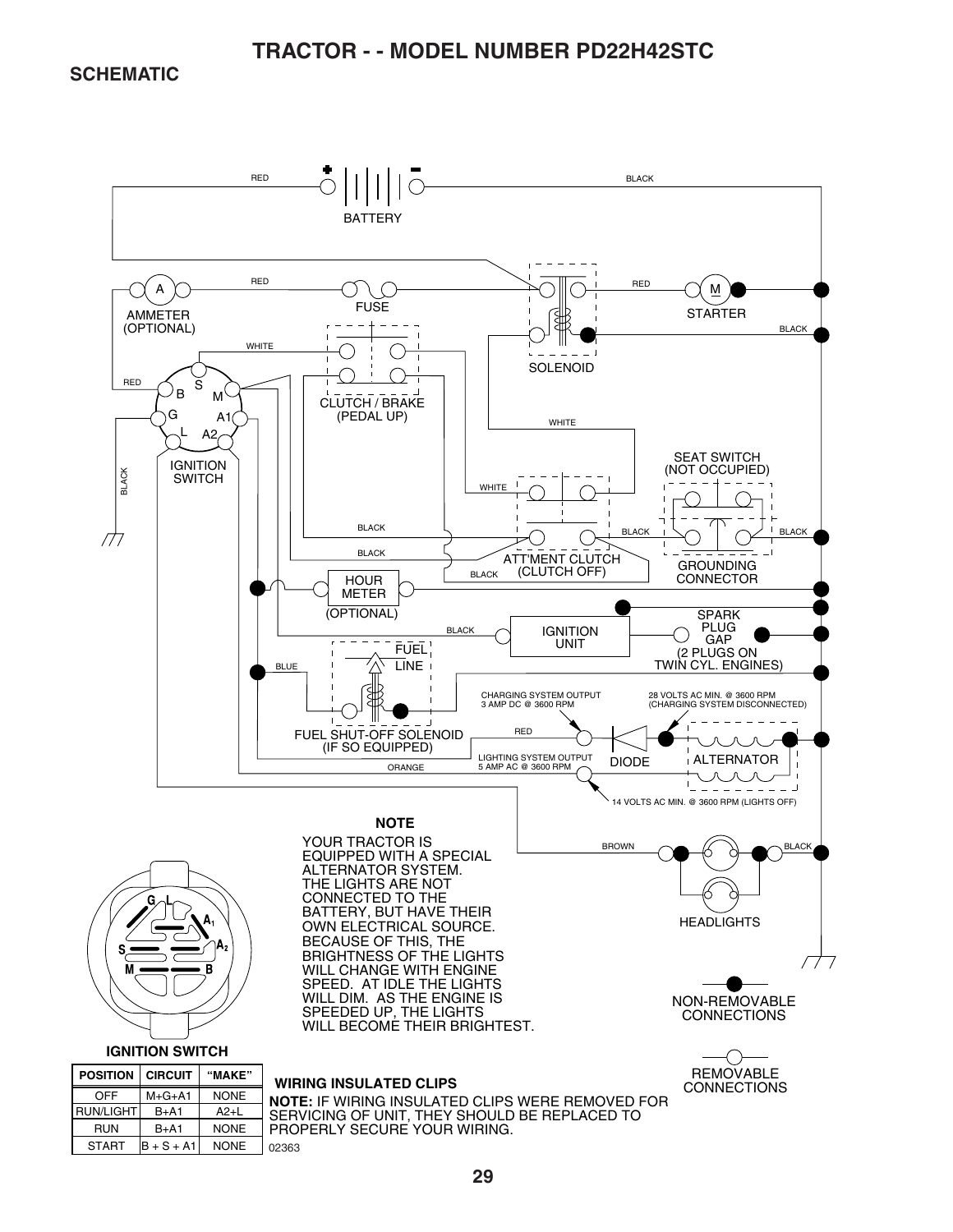**ELECTRICAL** 

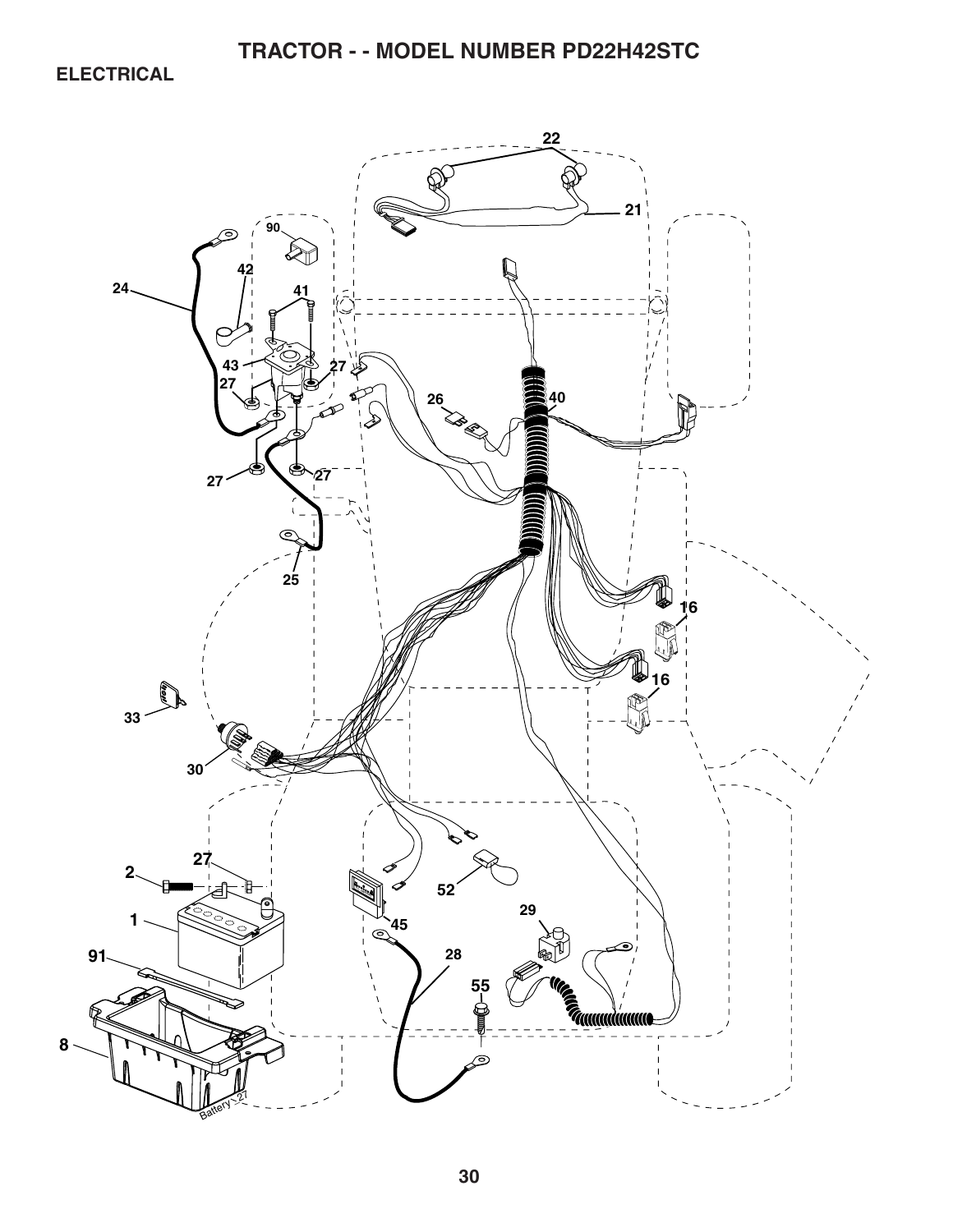**ELECTRICAL** 

| KEY<br>NO. | <b>PART</b><br>NO.    | <b>DESCRIPTION</b>                                    |
|------------|-----------------------|-------------------------------------------------------|
| 1<br>2     | 144927<br>74760412    | Battery<br>Bolt Hex Hd 1/4-20 unc x 3/4               |
| 8          | 186491                | Tray Box                                              |
| 16 —       | 176138                | Switch Interlock                                      |
| 21 —       | 183759                | Harness Socket Light                                  |
| 22         | 4152J                 | Bulb, Light # 1156                                    |
| 24         | 4799J                 | <b>Cable Battery</b>                                  |
| 25         | 146148                | Cable Battery 6 Ga. Red w/16 wire                     |
| 26 —       | 175158                | Fuse                                                  |
| 28         | 27 73510400<br>145491 | Nut Keps Hex 1/4-20 unc<br>Cable Ground 21" Blk 6 Ga. |
| 29         | 121305X               |                                                       |
| 30         | 175566                | Switch Plunger Nc Gray<br>Switch Ign                  |
| 33         | 140401                | Key Ign Molded Generic                                |
|            | 40 179720             | Harness Ign                                           |
| 41         | 71110408              | Bolt Fin Hex 1/4-20 unc x 1/2                         |
| 42         | 131563                | <b>Cover Terminal Red</b>                             |
| 43         | 178861                | Solenoid                                              |
| 45         | 121433X               | Ammeter Rectangular                                   |
| 52         | 141940                | <b>Protection Loop</b>                                |
|            | 55 17490508           | Screw Thdrol 5/16-18 x 1/2                            |
| 90 —       | 180449                | Cover terminal Battery                                |
| 91         | 190270                | Strap Battery                                         |

**NOTE:** All component dimensions given in U.S. inches 1 inch = 25.4 mm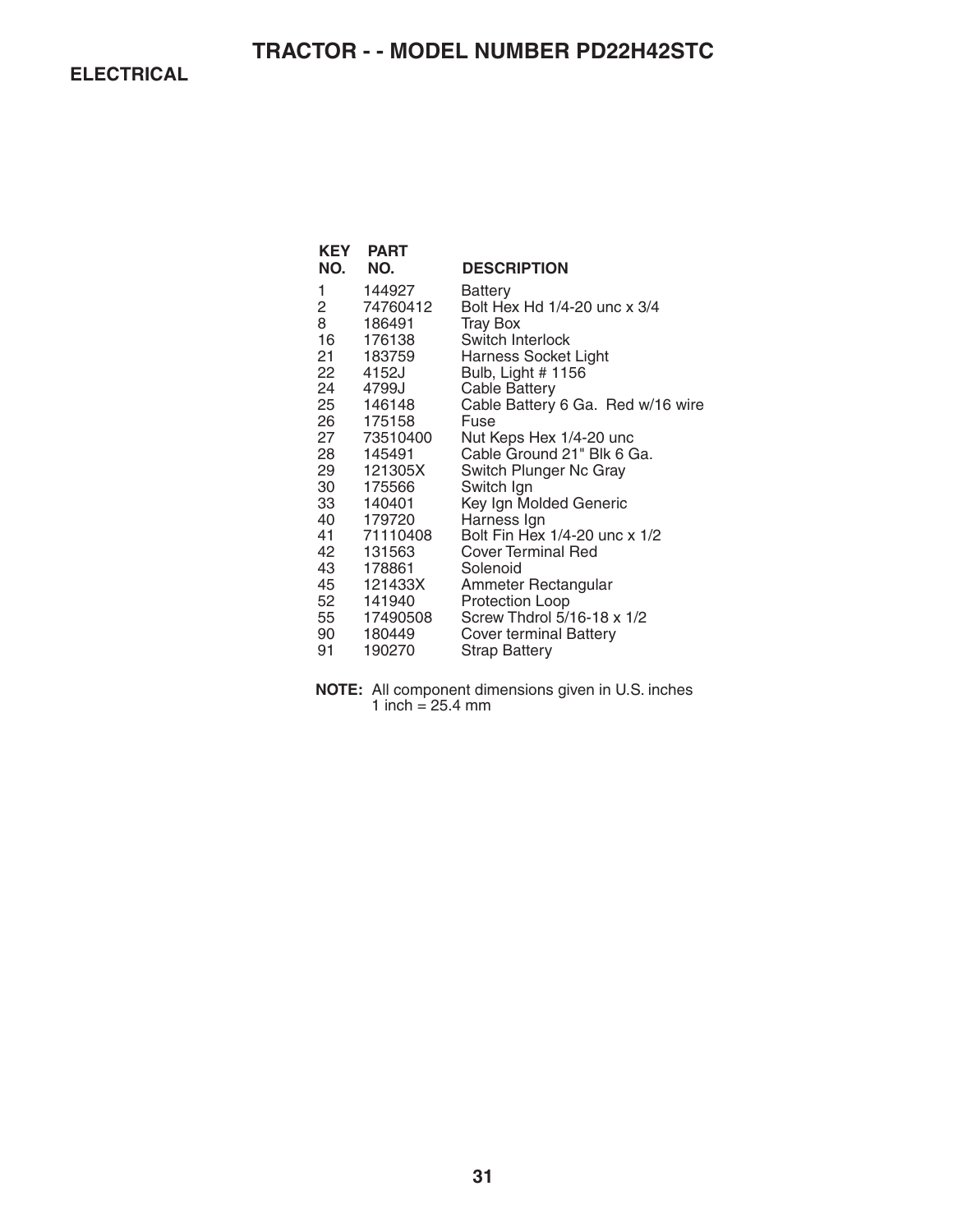**CHASSIS** 

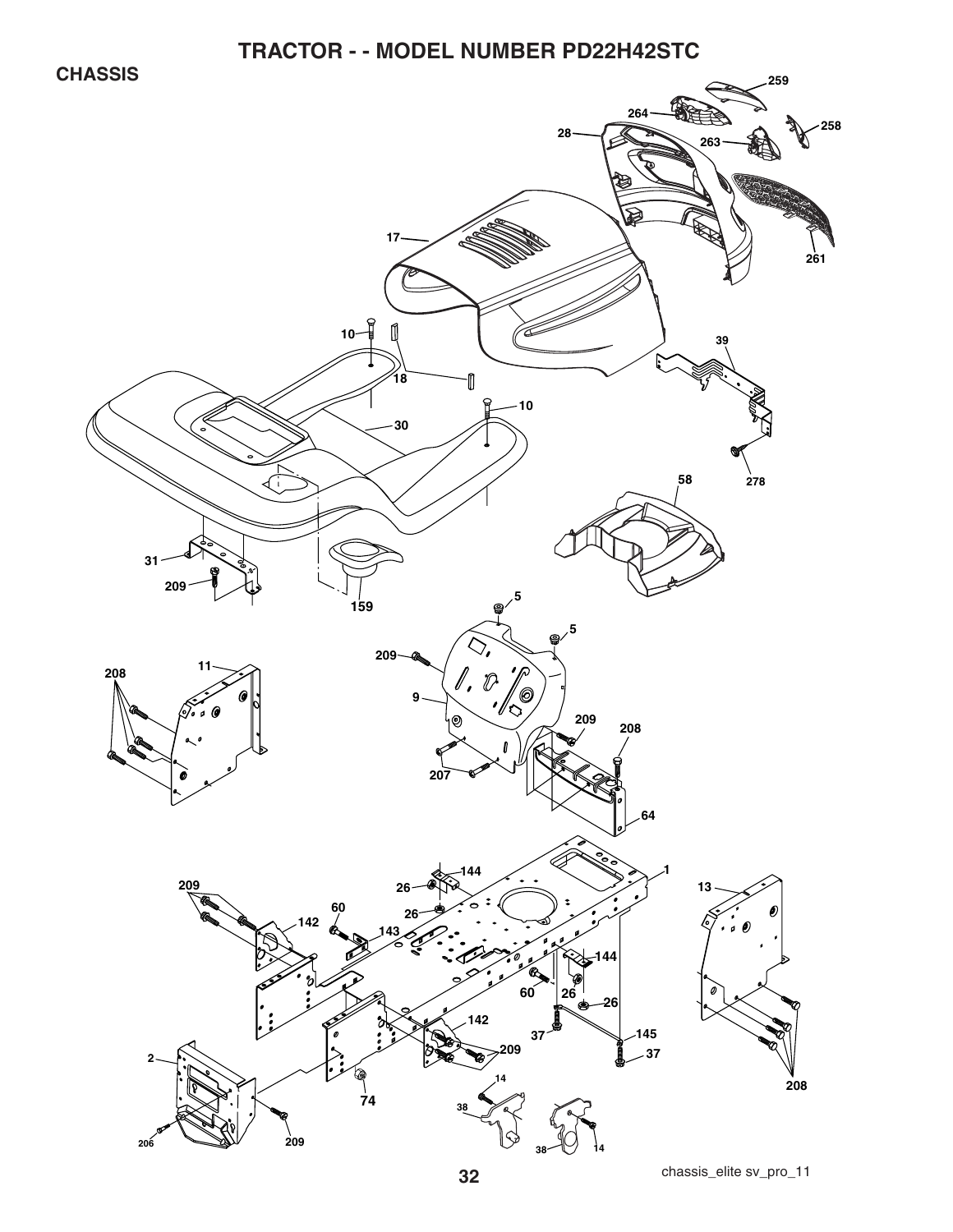| <b>KEY</b><br>NO. | <b>PART</b><br>NO. | <b>DESCRIPTION</b>                                                                       |
|-------------------|--------------------|------------------------------------------------------------------------------------------|
| 1                 | 174619             | Chassis                                                                                  |
| $\overline{c}$    | 176554             | Drawbar                                                                                  |
| 5                 | 155272             | <b>Bumper Hood/Dash</b>                                                                  |
| 9                 | 187846X012         | Dash                                                                                     |
| 10                | 72140608           | Bolt Carriage 3/8-16 x 1                                                                 |
| 11                | 174996             | Panel Dash Lh                                                                            |
| 13                | 175255             | Panel Dash Rh                                                                            |
| 14                | 17490608           | Screw Thdrol 3/8-16 x 1/2                                                                |
| 17                | 183393X428         | Hood                                                                                     |
| 18                | 126938X            | <b>Bumper Hood</b>                                                                       |
| 26                | 73800600           | Nut Lock Hex W/Ins 3/8-16 unc                                                            |
| 28                | 183828             | Grille/Lens Asm                                                                          |
| 30                | 188572X428         | <b>Fender Footrest</b>                                                                   |
| 31                | 139976             | <b>Bracket Fender</b>                                                                    |
| 37                | 17490508           | Screw Thdrol 6/16-18 x 1/2 TYT                                                           |
| 38                | 175710             | <b>Bracket Asm Pivot Mower Rear</b>                                                      |
| 39                | 174714             | <b>Bracket Pivot</b>                                                                     |
| 58                | 189350             | Duct Air                                                                                 |
| 60                | 72140606           | Bolt RDHD Sqnk 3/8-16 unc x 3/4                                                          |
| 64                | 154798             | Dash Lower STLT                                                                          |
| 74                | 73680600           | Nut Crownlock 3/8-16 unc                                                                 |
| 90                | 124346X            | Nut Self Thd Wsh - HD 1/4 Zinc                                                           |
| 142               | 175702             | <b>Plate Reinforcement STLT</b>                                                          |
| 143               | 186689             | <b>Bracket Swaybar Chassis</b>                                                           |
| 144               | 175582             | <b>Bracket Footrest Step-thru</b>                                                        |
| 145               | 156524             | Rod Pivot Chassis/Hood                                                                   |
| 159               | 179950X428         | Cupholder                                                                                |
| 206               | 170165             | Bolt Shoulder 5/16-18                                                                    |
| 207               | 17670508           | Screw Thdrol 5/16-18 x 1/2                                                               |
| 208               | 17670608           | Screw Thdrol 3/8-16 x 1/2                                                                |
| 209               | 17000612           | Screw Hexwsh Thdr 3/8-16 x 3/4                                                           |
| 217               | 179132X428         | <b>Console Fuel Window</b>                                                               |
| 258               | 183835X599         | Lens Grille Pro RH                                                                       |
| 259               | 183834X599         | Lens Grille Pro LH                                                                       |
| 261               | 183829Z428         | <b>Insert Grille</b>                                                                     |
| 263               | 183832             | <b>Bezel Grille LH</b>                                                                   |
| 264               | 183833             | <b>Bezel Grille RH</b>                                                                   |
| 278               | 191611             | Screw 10 x 3/4 Single Lead-Hex                                                           |
| 1077              | A 11               | . The second contract is a second contract of $\alpha$ , the second contract of $\alpha$ |

**NOTE:** All component dimensions given in U.S. inches 1 inch  $= 25.4$  mm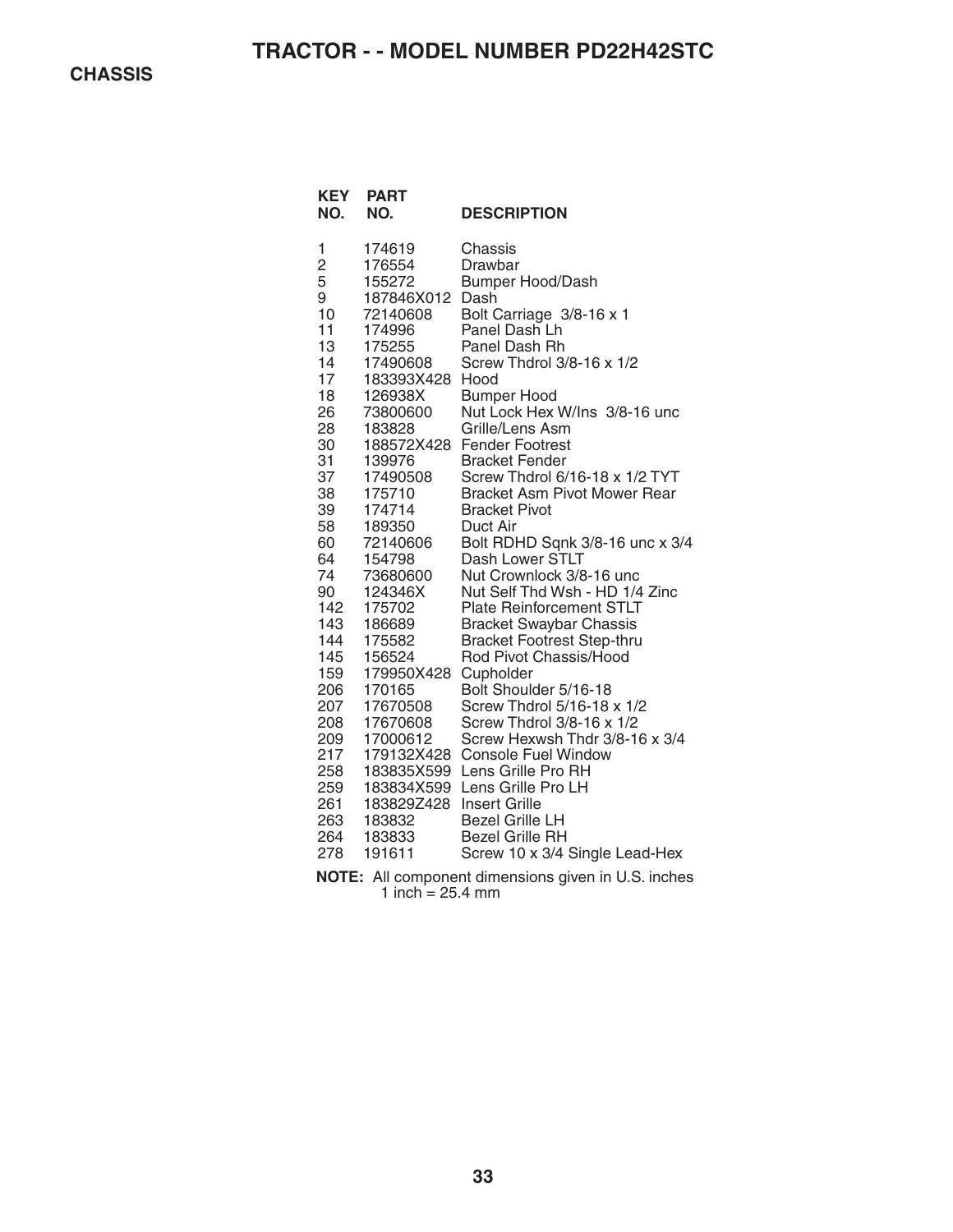**DRIVE** 

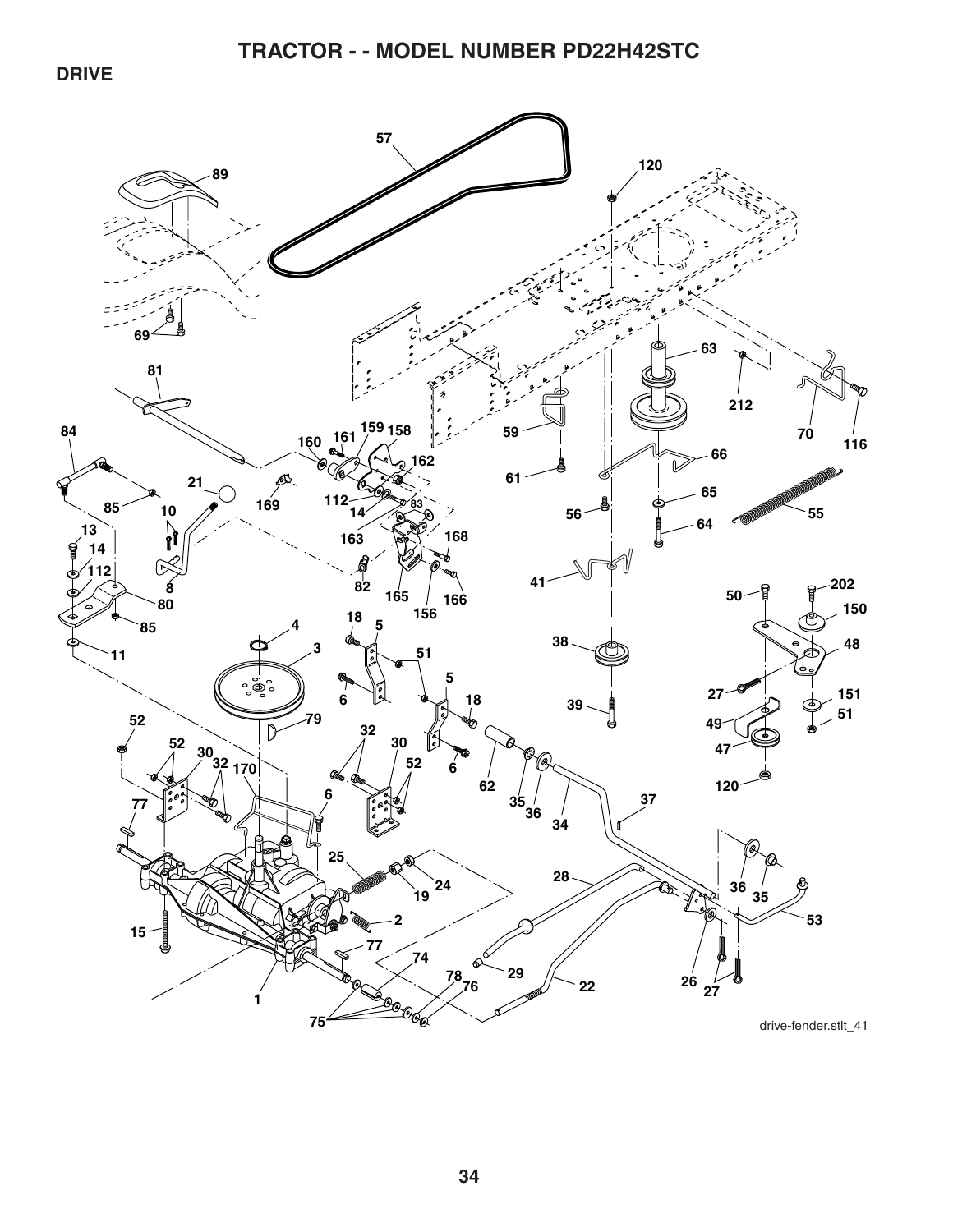#### **DRIVE**

# **TRACTOR - - MODEL NUMBER PD22H42STC**

| <b>KEY</b><br>NO. | <b>PART</b><br>NO.   | <b>DESCRIPTION</b>                                                              | <b>KEY</b><br>NO. | <b>PART</b><br>NO.         | <b>DESCRIPTION</b>                                                           |
|-------------------|----------------------|---------------------------------------------------------------------------------|-------------------|----------------------------|------------------------------------------------------------------------------|
| 1.                | .                    | Transaxle Hydro Gear 314-0510<br>(Order Parts From Transaxle Manu-<br>facturer) | 66<br>69<br>70    | 154778<br>142432<br>134683 | Keeper Belt Engine<br>Screw Hex Wsh Hi-Lo 1/4 x 1/2 unc<br><b>Guide Belt</b> |
| 8                 | 165866               | <b>Rod Shift</b>                                                                | 71                | 169183                     | Strap Torque Lh Hydro                                                        |
| 10                | 76020416             | Pin Cotter 1/8 x 1 CAD                                                          | 73                | 169182                     | Strap Torque Rh Hydro                                                        |
| 14                | 10040400             | Washer Lock Hvy Helical                                                         | 74<br>75          | 137057<br>121749X          | Spacer, Axle<br>Washer 25/32 x 1-1/4 x 16 Ga.                                |
| 15<br>16          | 74490544<br>73800500 | Bolt, Hex FLGHD 5/16-18 Gr. 5<br>Nut Lock Hex W/Ins 5/16-18 unc                 | 76                | 12000001                   | E-Ring                                                                       |
| 19                | 73800600             | Nut Lock Hex W/Wsh 3/8-16 unc                                                   | 77                | 123583X                    | Key, Square                                                                  |
| 21                | 140845               | Knob, Round 1/2-13                                                              | 78                | 121748X                    | Washer 25/32 x 1-5/8 x 16 Ga.                                                |
| 22                | 169498               | Rod, Brake Hydro                                                                | 81                | 165596                     | Shaft Asm. Cross Hydro                                                       |
| 24                | 73350600             | Nut                                                                             | 82                | 165711                     | Spring Torsion T/A                                                           |
| 25                | 106888X              | Spring, Brake Rod                                                               | 83<br>84          | 19171216<br>169594         | Washer 17/32 x 3/4 x 16 Ga.<br>Link Transaxle                                |
| 26<br>27          | 19131316<br>76020412 | Washer<br>Pin Cotter 1/8 x 3/4 CAD.                                             | 89                |                            | 188309X428 Console, Shift                                                    |
| 28                | 175765               | Rod, Parking Brake                                                              | 95                | 170201                     | Control Asm Bypass Hydro                                                     |
| 29                | 71673                | Cap, Parking Brake                                                              | 96                | 4497H                      | Retainer Spring 1" Zinc/Cad                                                  |
| 30                | 169592               | Bracket, Transaxle                                                              | 116               | 72140608                   | Bolt RDHD SQNK 3/8-16 unc x 1                                                |
| 32                | 74760512             | Bolt Hex Hd 5/16-18 unc x 3/4                                                   | 120               | 73900600                   | Nut Lock Flg 3/8-16 unc                                                      |
| 34                | 175578               | Shaft, Foot Pedal                                                               | 150<br>151        | 175456<br>19133210         | <b>Spacer Retainer</b><br>Washer 13/32 x 2 x 10 Ga.                          |
| 35<br>36          | 120183X<br>19211616  | Bearing, Nylon<br>Washer                                                        | 156               | 166002                     | Washer Srrted 5/16 ID x 1.125                                                |
| 37                | 1572H                | Pin, Roll                                                                       | 158               | 165589                     | <b>Bracket Shift Mount</b>                                                   |
| 38                | 179114               | Pulley, Composite                                                               | 159               | 183900                     | <b>Hub Shift</b>                                                             |
| 39                | 72110622             | Bolt Rdhd 3/8-16 unc x 2-3/4 Gr. 5                                              | 161               | 72140406                   | Bolt Rdhd Sqnk 1/4-20 x 3/4 Gr. 5                                            |
| 41                | 175556               | Keeper, Belt Idler                                                              | 162<br>163        | 73680400<br>74780416       | Nut Crownlock 1/4-20 unc<br>Bolt Hex Fin 1/4-20 unc x 1 Gr. 5                |
| 47<br>48          | 127783<br>154407     | Pulley, Idler, V-Groove<br><b>Bellcrank Clutch Grnd Drv STL</b>                 | 164               | 19091210                   | Washer 9/32 x 3/4 x 10 Ga.                                                   |
| 49                | 123205X              | Retainer, Belt                                                                  | 165               | 165623                     | <b>Bracket Pivot Lever</b>                                                   |
| 50                | 72110612             | Bolt Carr Sh 3/8-16 x 1-1/2 Gr. 5                                               | 166               | 17490510                   | Screw 5/16-18 x 5/8                                                          |
| 51                | 73680600             | Nut Crownlock 3/8-16 unc                                                        | 168               | 165492                     | Bolt Shoulder 5/16-18 x .561                                                 |
| 52                | 73680500             | Nut Crownlock 5/16-18 unc                                                       | 169<br>197        | 165580<br>169613           | Plate Fastening Lt                                                           |
| 53                | 105710X              | Link, Clutch                                                                    | 198               | 169593                     | Nyliner Snap-In 5/8" ID<br>Washer Nyl 7/8 ID x .105                          |
| 55<br>56          | 105709X<br>17060620  | Spring, Return, Clutch<br>Screw 3/8-16 x 1-1/4                                  | 199               | 169612                     | Bolt Shoulder 5/16-18 unc                                                    |
| 57                | 140294               | V-Belt, Ground Drive                                                            | 200               | 72140508                   | Bolt Rdhd Sqnk 5/16-18 unc x 1                                               |
| 59                | 169691               | Keeper, Center Span                                                             | 202               | 72110614                   | Bolt Carr Sh 3/8-16 x 1-3/4 Gr. 5                                            |
| 61                | 17120614             | Screw 3/8-16 x .875                                                             | 212               | 145212                     | Nut Hex flange Lock                                                          |
| 62                | 8883R                | Cover, Pedal                                                                    |                   |                            |                                                                              |
| 63<br>64          | 175410               | Pulley, Engine<br>Bolt Hex 7/16-20 x 4 x Gr. 5-1.5 Thr                          |                   |                            |                                                                              |
| 65                | 173937<br>10040700   | Washer                                                                          |                   | 1 inch = $25.4$ mm         | <b>NOTE:</b> All component dimensions given in U.S. inches                   |
|                   |                      |                                                                                 |                   |                            |                                                                              |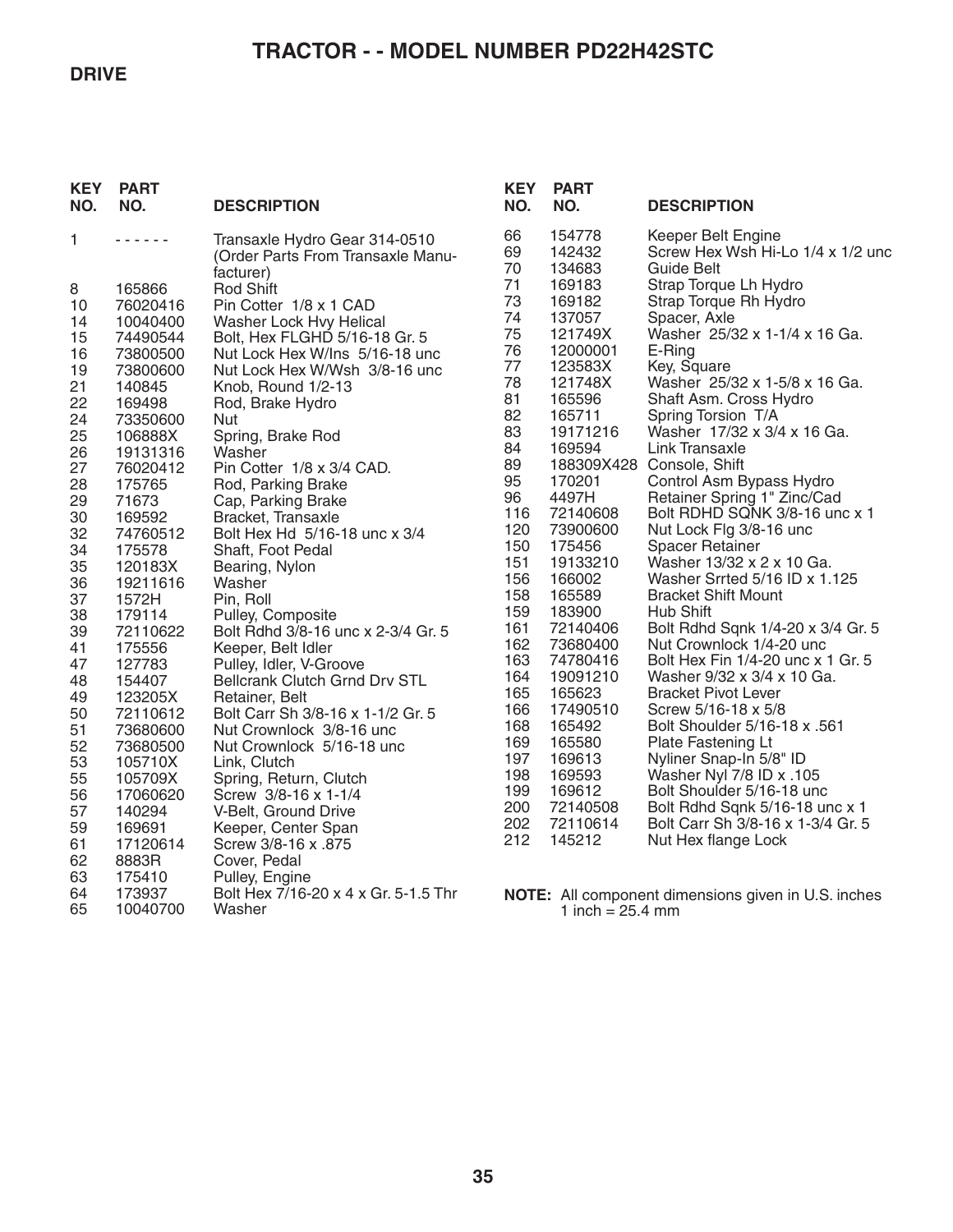**TRACTOR - - MODEL NUMBER PD22H42STC STEERING ASSEMBLY** 

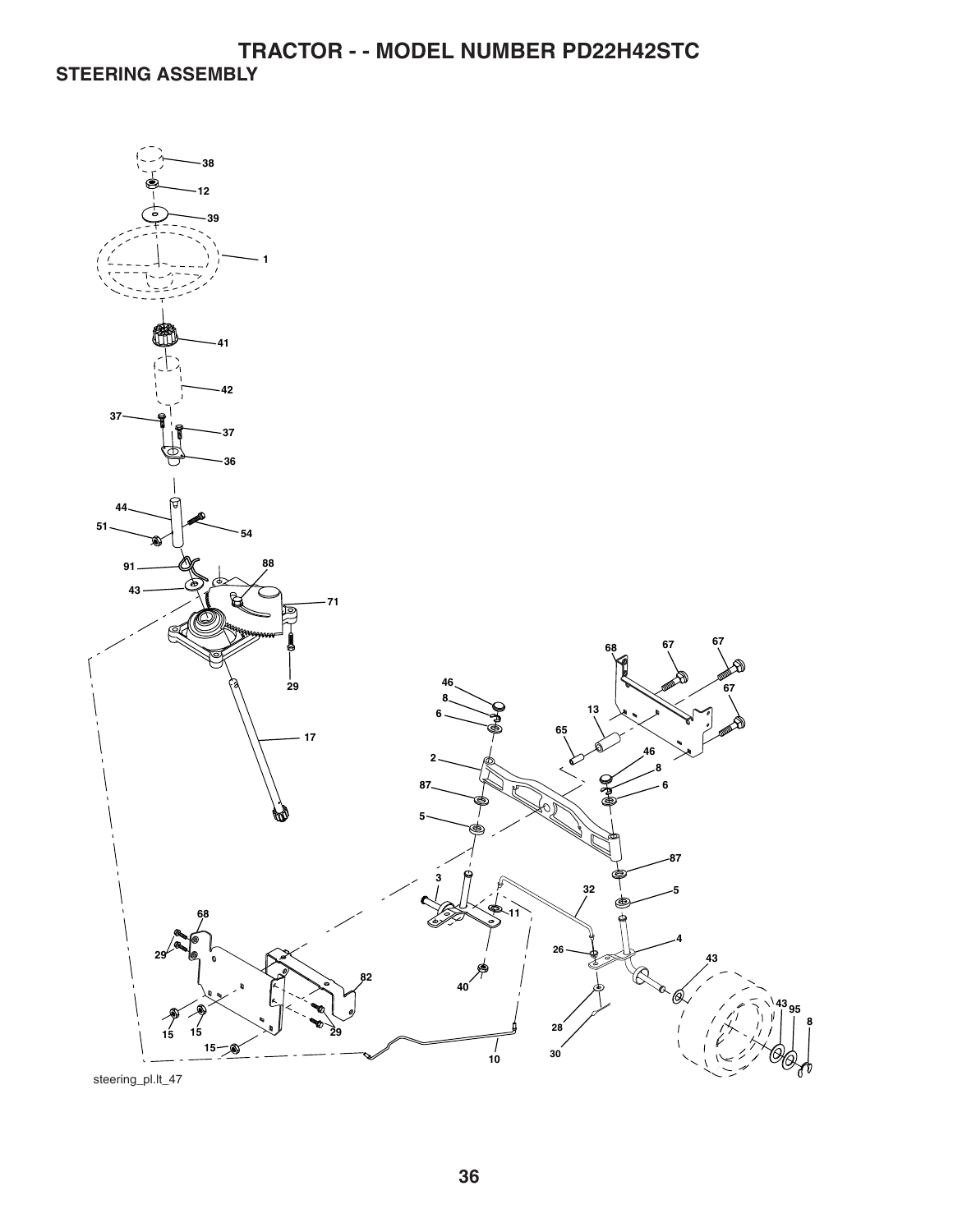**STEERING ASSEMBLY** 

| <b>KEY</b><br>NO.                                                                                                                                                                                                                            | <b>PART</b><br>NO.                                                                                                                                                                                                                                                                                                                                                                                                        | <b>DESCRIPTION</b>                                                                                                                                                                                                                                                                                                                                                                                                                                                                                                                                                                                                                                                                                                                                                                                                                                                                                                                                                                                                                                           |
|----------------------------------------------------------------------------------------------------------------------------------------------------------------------------------------------------------------------------------------------|---------------------------------------------------------------------------------------------------------------------------------------------------------------------------------------------------------------------------------------------------------------------------------------------------------------------------------------------------------------------------------------------------------------------------|--------------------------------------------------------------------------------------------------------------------------------------------------------------------------------------------------------------------------------------------------------------------------------------------------------------------------------------------------------------------------------------------------------------------------------------------------------------------------------------------------------------------------------------------------------------------------------------------------------------------------------------------------------------------------------------------------------------------------------------------------------------------------------------------------------------------------------------------------------------------------------------------------------------------------------------------------------------------------------------------------------------------------------------------------------------|
| 1<br>$\overline{c}$<br>3<br>4<br>5<br>6<br>8<br>10<br>11<br>12<br>13<br>15<br>17<br>26<br>28<br>29<br>30<br>32<br>36<br>37<br>38<br>39<br>40<br>41<br>42<br>43<br>44<br>46<br>51<br>54<br>65<br>67<br>71<br>68<br>82<br>87<br>88<br>91<br>95 | 184706<br>169840<br>169839<br>6266H<br>121748X<br>12000029<br>175121<br>10040600<br>73940800<br>136518<br>145212<br>180641<br>126847X<br>19131416<br>17000612<br>76020412<br>130465<br>155099<br>152927<br>159946X428<br>19182411<br>73540600<br>159945<br>145054X428<br>121749X<br>180640<br>121232X<br>73540400<br>71130420<br>160367<br>72110618<br>175146<br>169827<br>169835<br>173966<br>175118<br>175553<br>188967 | 184704X428 Wheel Steering<br>Axle Asm Cast Iron LT<br>Spindle Asm LH<br>Spindle Asm RH<br>Bearing Race Thrust Harden<br>Washer 25/32 x 1-5/8 x 16 Ga.<br>Ring Klip #t5304-75<br>Link Drag<br>Washer Lock Hvy Hicl Spr 3/8<br>Nut Hex Jam Toplock 1/2-20 unf<br>Spacer Brg Axle Front<br>Nut Hex Flange Lock<br><b>Shaft Asm Steering</b><br><b>Bushing Link Drag</b><br>Washer 13/32 x 7/8 x 16 Ga.<br>Screw 3/8-16 x .75<br>Pin Cotter 1/8 x 3/4<br><b>Rod Tie</b><br><b>Bushing Strg</b><br>Screw<br>Insert Cap Strg Wh<br>Washer 9/16 x 1 1/20 x 11 Ga.<br>Crownlock nut<br><b>Adaptor Wheel Strg</b><br>Boot Steering Dash<br>Washer 25/32 x 1 1/4 x 16 Ga.<br><b>Extension Steering Shaft</b><br>Cap Spindle Fr Top Blk<br>Nut Crownlock 1/4-28<br>Bolt Hex 1/4-28 unf x 1-1/4 Gr. 8<br><b>Spacer Brace Axle</b><br>Bolt RDHD SQNK 3/8-16 x 2 1/4<br><b>Steering Asm</b><br>Axle, Brace<br><b>Bracket Susp Chassis Front</b><br>Washer Flat .781 x 1-1/2 x .14<br>Bolt Shoulder 7/16-20 unc<br><b>Clip Steering</b><br>Washer Harden .739 x 1.637 x 060 |

**NOTE:** All component dimensions given in U.S. inches 1 inch  $= 25.4$  mm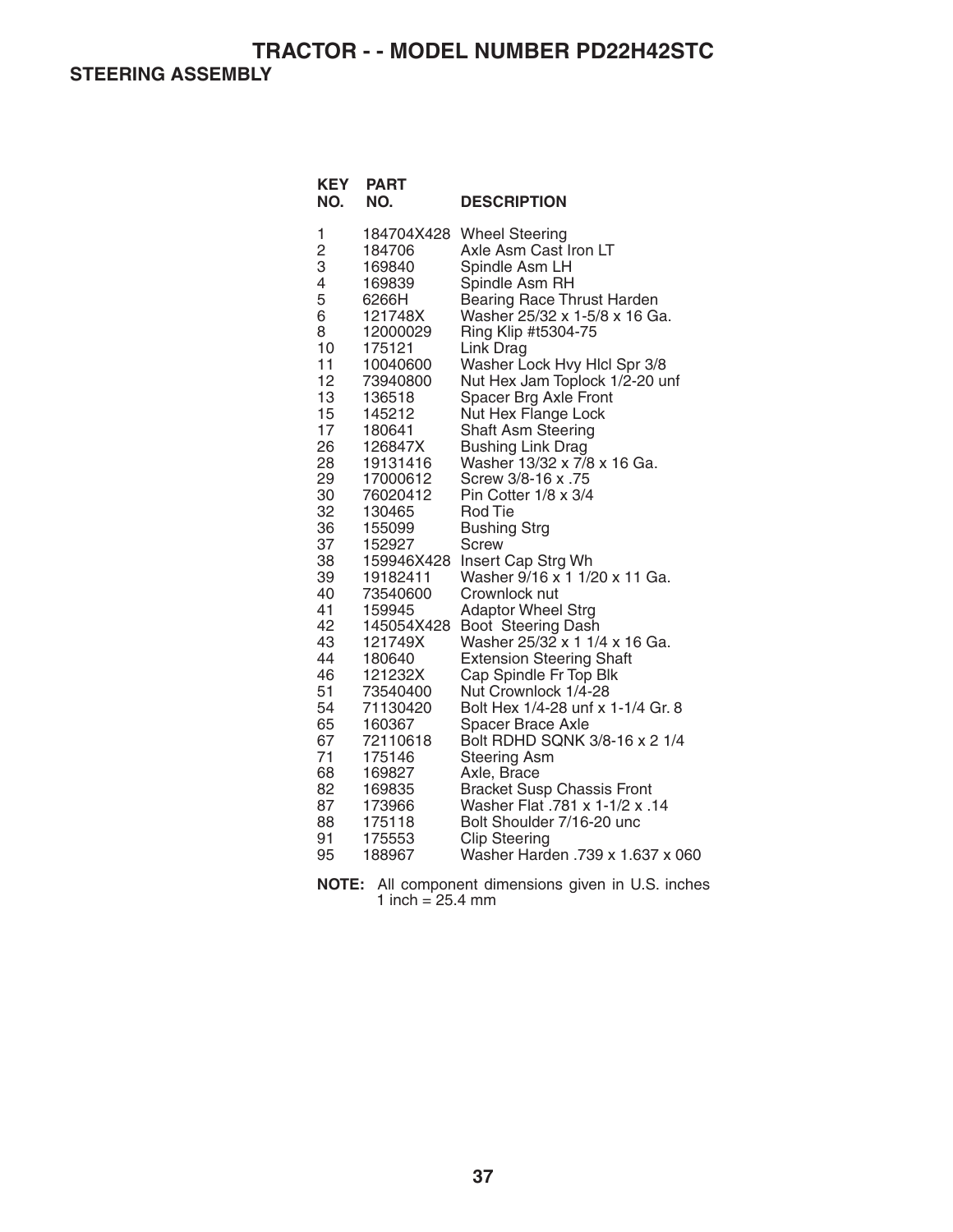**SEAT ASSEMBLY** 



| <b>KEY</b><br>NO.                                           | <b>PART</b><br>NO.                                                                                                               | <b>DESCRIPTION</b>                                                                                                                                                                                                                                                                              |
|-------------------------------------------------------------|----------------------------------------------------------------------------------------------------------------------------------|-------------------------------------------------------------------------------------------------------------------------------------------------------------------------------------------------------------------------------------------------------------------------------------------------|
| 1<br>2<br>3<br>4<br>5<br>6<br>7<br>8<br>9<br>10<br>11<br>12 | 188720<br>140551<br>71110616<br>19131610<br>145006<br>73800600<br>124181X<br>17000616<br>19131614<br>182493<br>166369<br>121246X | Seat<br>Bracket Pivot Seat 8 720<br>Bolt Fin Hex 3/8-16 unc x 1<br>Washer 13/32 x 1 x 10 Ga.<br>Clip Push-In<br>Nut Hex w/Ins. 3/8-16 unc<br>Spring Seat Cprsn 2 250 Blk Zi<br>Screw 3/8-16 x 1.5 Smgml<br>Washer 13/32 x 1 x 14 Ga.<br>Pan Seat<br>Knob Seat<br><b>Bracket Mounting Switch</b> |
|                                                             |                                                                                                                                  |                                                                                                                                                                                                                                                                                                 |

| KEY<br>NO.                                         | <b>PART</b><br>NO.                                                                               | <b>DESCRIPTION</b>                                                                                                                                                                                                                                               |
|----------------------------------------------------|--------------------------------------------------------------------------------------------------|------------------------------------------------------------------------------------------------------------------------------------------------------------------------------------------------------------------------------------------------------------------|
| 13<br>14<br>15<br>16<br>17<br>21<br>22<br>24<br>25 | 121248X<br>72050412<br>134300<br>121250X<br>123976X<br>171852<br>73800500<br>19171912<br>127018X | Bushing Snap Blk Nyl 50 ld<br>Bolt Rdhd Sqnk 1/4-20 x 1-1/2<br>Spacer Split 28x 88<br>Spring Cprsn<br>Nut Lock 1/4 Lge Flg Gr. 5 Zinc<br>Bolt Shoulder 5/16-18 unc<br>Nut Hex Lock W/Ins 5/16-18<br>Washer 17/32 x 1-3/16 x 12 Ga.<br>Bolt Shoulder 5/16-18 x 62 |
|                                                    |                                                                                                  |                                                                                                                                                                                                                                                                  |

**NOTE:** All component dimensions given in U.S. inches 1 inch = 25.4 mm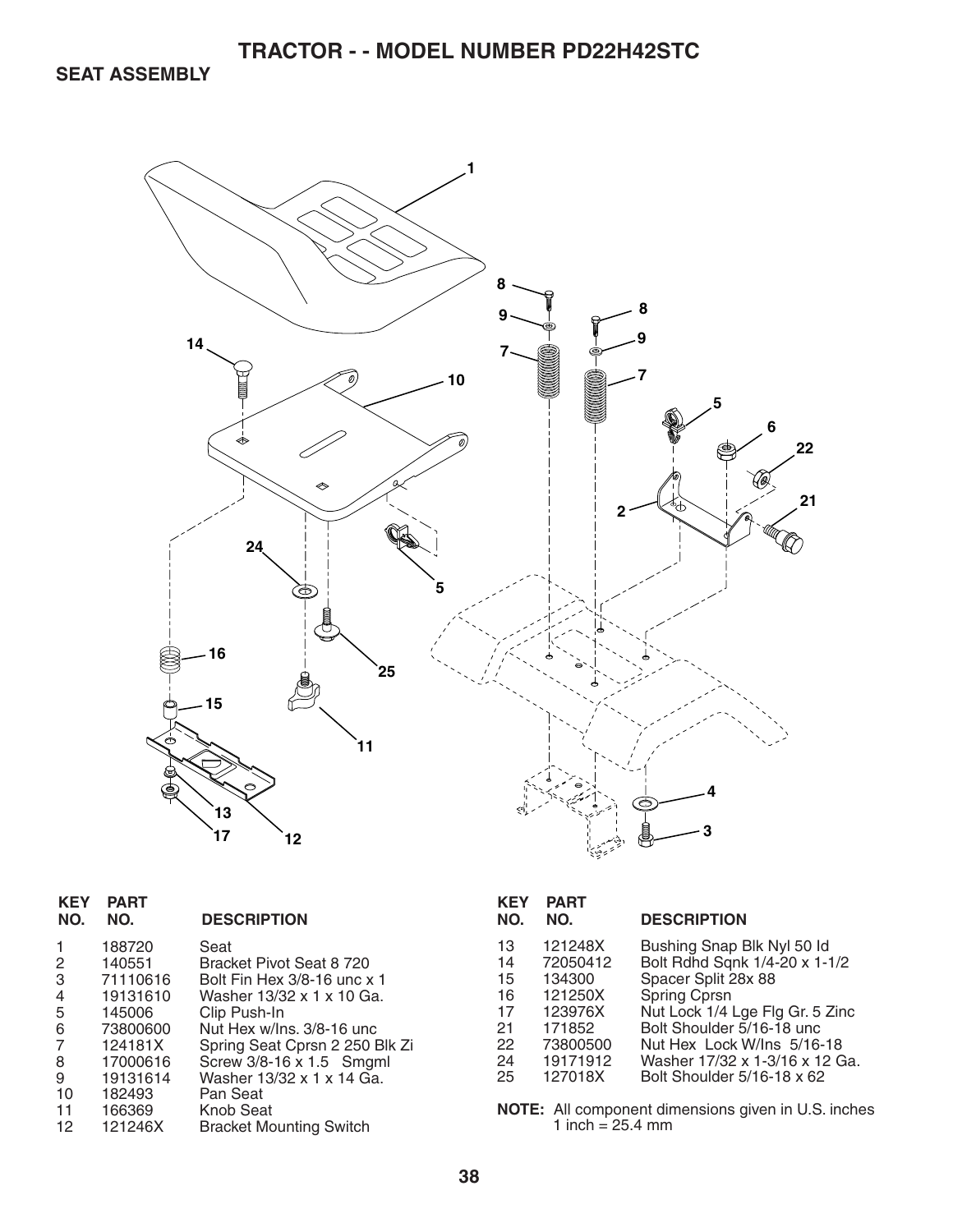

#### **WHEELS AND TIRES**



| <b>KEY</b><br>NO.                                    | <b>PART</b><br>NO. | <b>DESCRIPTION</b>                 |  |
|------------------------------------------------------|--------------------|------------------------------------|--|
| 1                                                    | 59192              | Cap Valve Tire                     |  |
| 2                                                    | 65139              | <b>Stem Valve</b>                  |  |
| 3                                                    | 106222X            | Tire $FT 15 \times 60 - 6$ Service |  |
| 4                                                    | 59904              | Tube Front (Service Item Only)     |  |
| 5                                                    | 106732X421         | <b>Rim Asm 6" front Service</b>    |  |
| 6                                                    | 278H               | Fitting Grease (Front Wheel Only)  |  |
| 7                                                    | 9040H              | Bearing Flange (Front Wheel nly)   |  |
| 8                                                    | 106108X421         | Rim Asm 8" rear Service            |  |
| 9                                                    | 122082X            | Tire R T 20 x 10-8 Service         |  |
| 10                                                   | 7152J              | Tube Rear (Service Item Only)      |  |
| 11                                                   | 104757X421         | Cap Axle Blk 1 50 x 1 00           |  |
|                                                      | 144334             | Sealant, Tire (10 oz. Tube)        |  |
| $MATE:$ All companent dimensions given in LLC inches |                    |                                    |  |

**NOTE:** All component dimensions given in U.S. inches 1 inch =  $25.4 \, \text{mm}$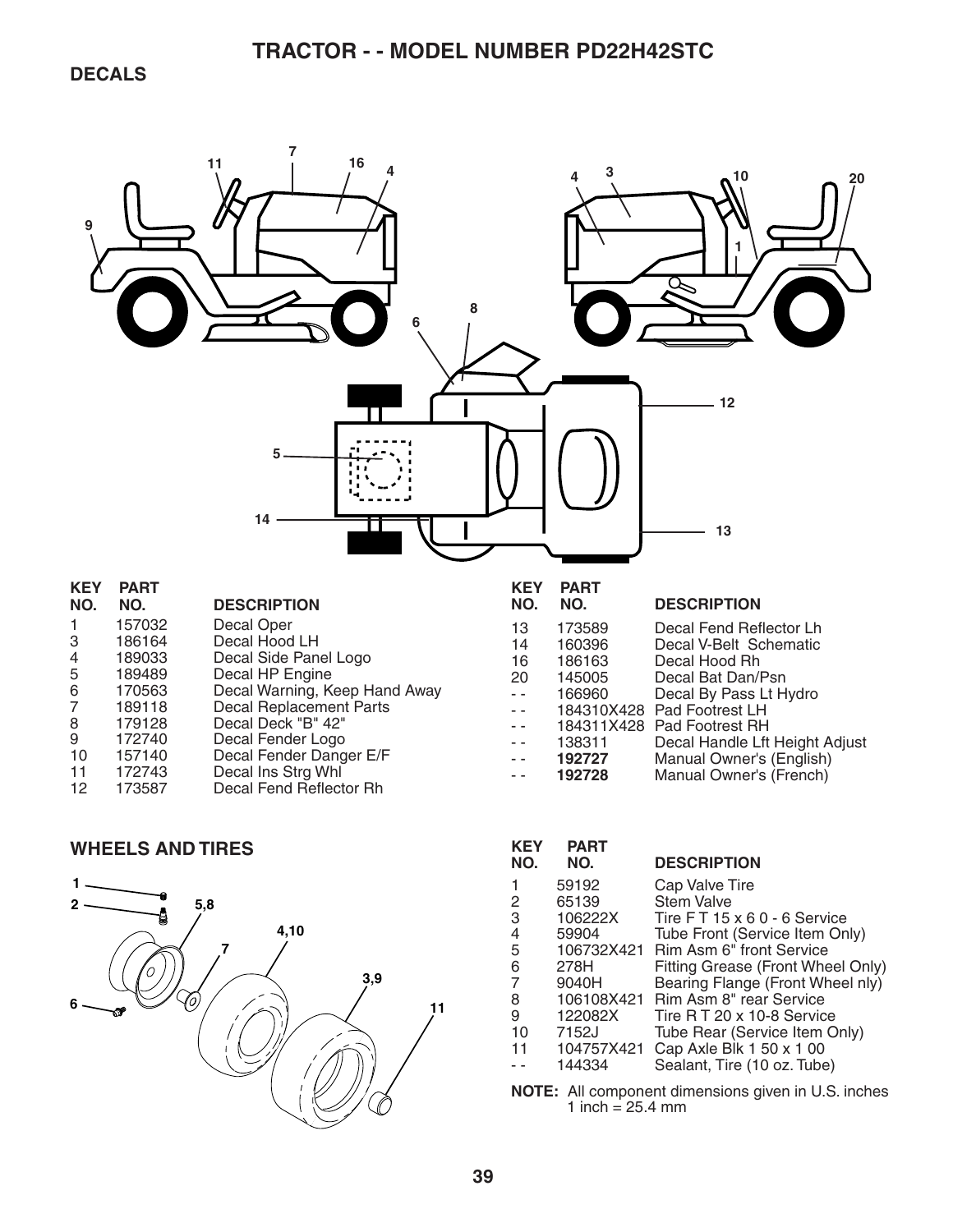## **ENGINE**

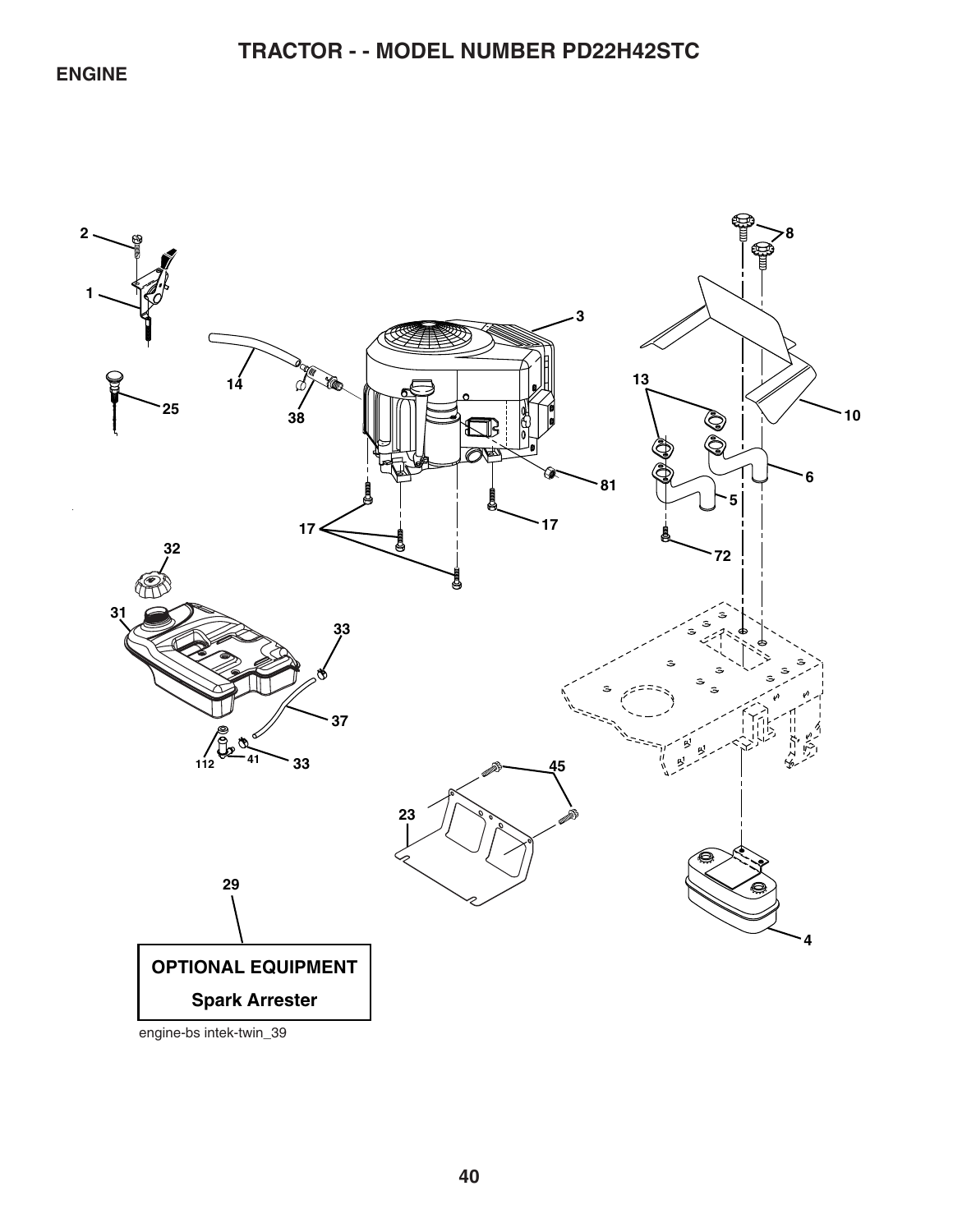| KEY<br>NO. | <b>PART</b><br>NO.   | <b>DESCRIPTION</b>                                           |
|------------|----------------------|--------------------------------------------------------------|
| 1          | 170771               | Control, Throttle                                            |
| 2<br>3     | 17720408             | Screw Hex Thd Cut 1/4-20 x 1/2<br>Engine Briggs Model 407777 |
|            |                      | (Order Parts from Engine Mfg.)                               |
| 4          | 149723               | Muffler, Asm. Twin Lo-Tone                                   |
| 5          | 160589               | Pipe Exhaust Intek 20 RH                                     |
| 6          | 159955               | Pipe Exhaust Intek 20 LH                                     |
| 8<br>10    | 171877<br>162797     | Bolt 5/16-18 unc x 3/4 w/Sems                                |
| 13         | 165391               | Shield Browing B&S Intek II<br>Muffler Gasket                |
| 14         | 148456               | <b>Tube Oil Drain</b>                                        |
| 17         | 17060624             | Screw 3/8-16 x 1-1/2                                         |
| 23         | 169837               | Shield, Browning/Debris Guard                                |
| 25         |                      | 187766X428 Control Choke                                     |
| 29         | 137180               | Arrester, Spark                                              |
| 31<br>32   | 179022<br>179124X428 | Tank, Fuel<br>Cap Gauge, Fuel                                |
| 33         | 123487X              | Clamp, Hose Blk                                              |
| 37         | 8543R                | Line, Fuel                                                   |
| 38         | 181654               | Plug Drain Oil Easy                                          |
| 41         | 139277               | <b>Stem Tank Fuel</b>                                        |
| 45         | 17000612             | Screw Hex Wsh Thdrol 3/8-16 x 3/4                            |
| 72<br>81   | 183906<br>73510400   | Screw Socket Head 5/16-18 x 1<br>Nut Keps Hex 1/4-20 unc     |
| 112        | 3645J                | <b>Bushing</b>                                               |
|            |                      |                                                              |

**NOTE:** All component dimensions given in U.S. inches 1 inch =  $25.4 \text{ mm}$ 

For engine service and replacement parts, call the toll free number for your engine manufacturer listed below:

| 1-800-233-3723 |
|----------------|
| 1-800-544-2444 |
| 1-800-558-5402 |
| 1-800-426-7701 |
| 1-949-460-5688 |
|                |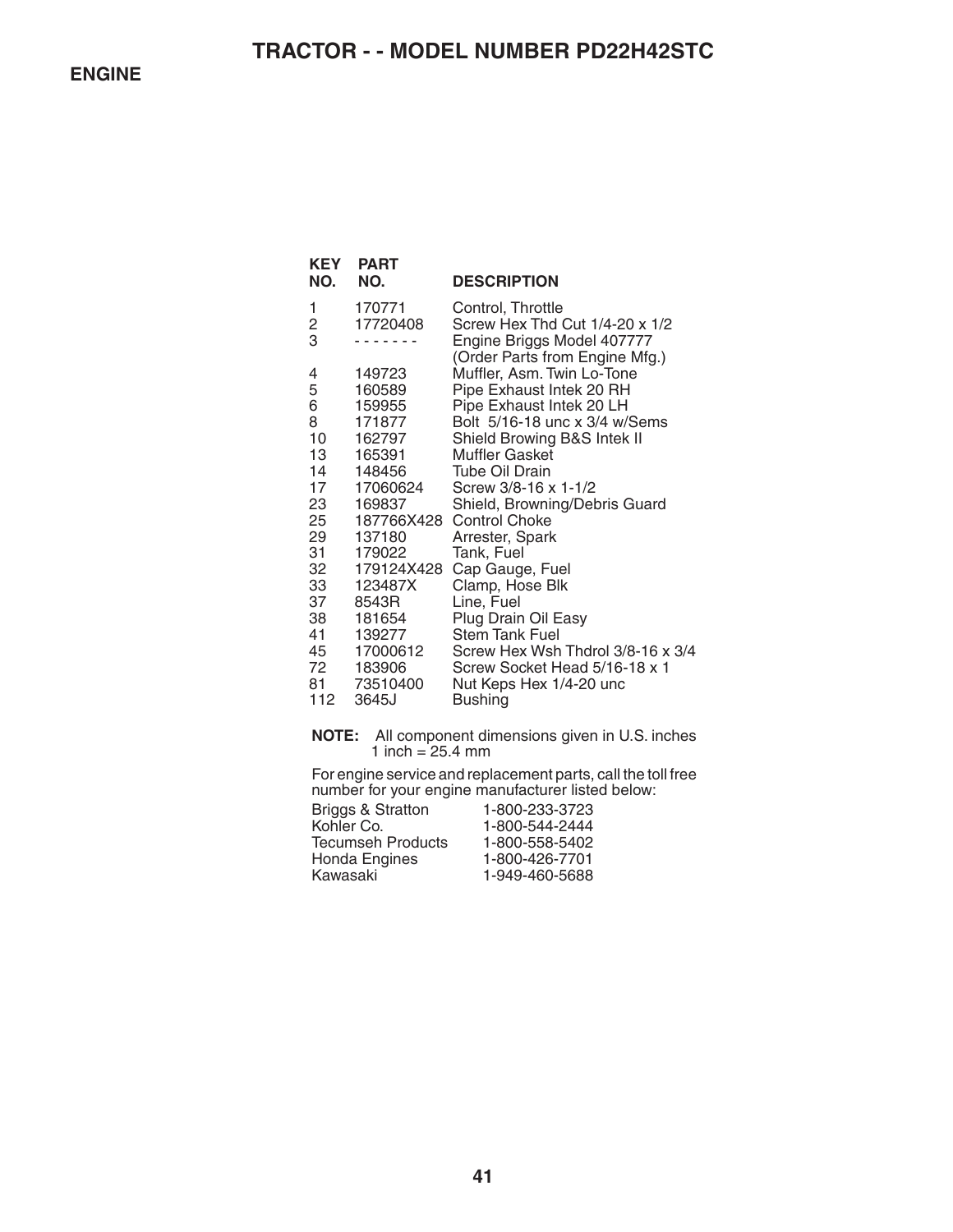**MOWER DECK** 

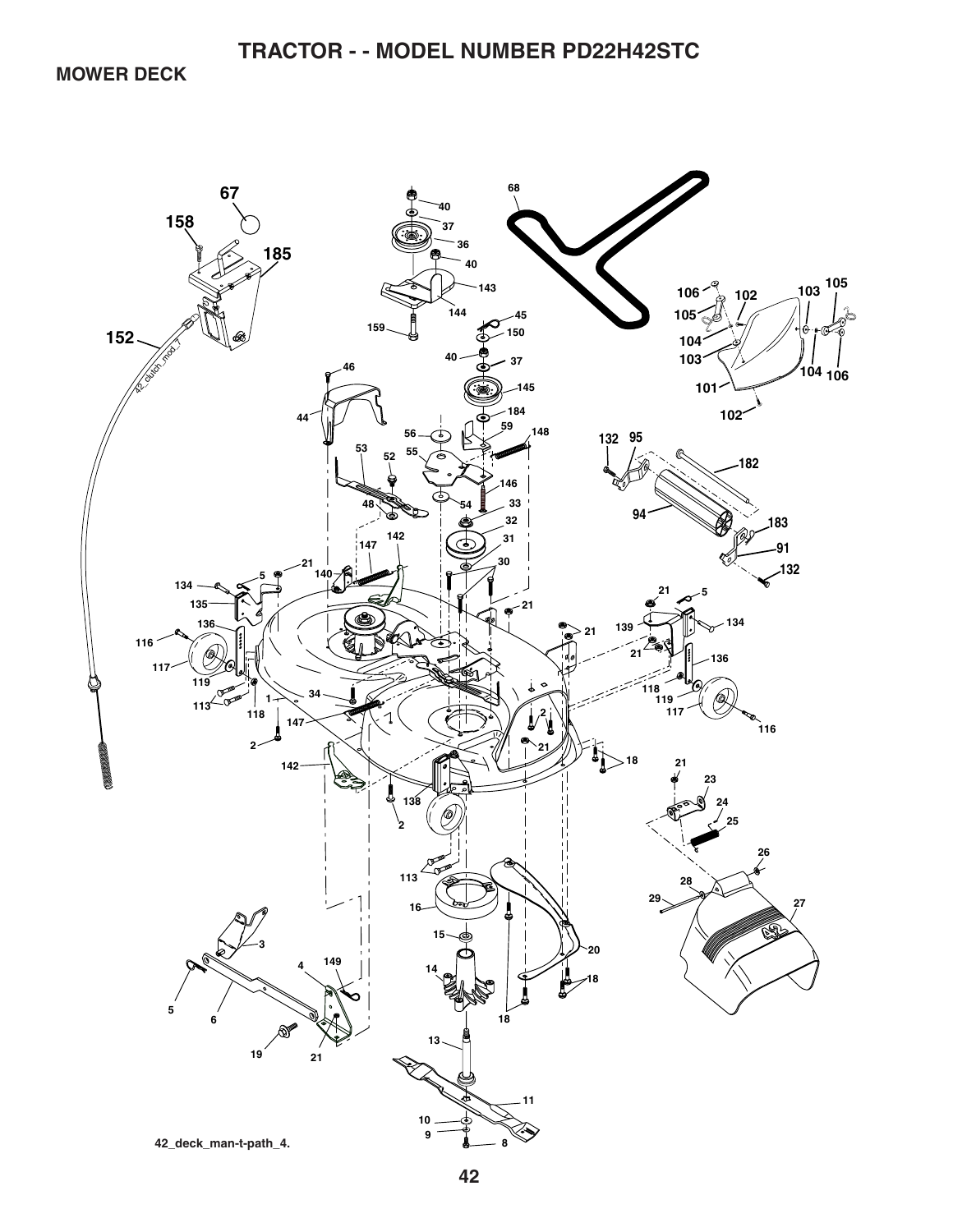### **MOWER DECK**

| <b>KEY</b><br>NO. | <b>PART</b><br>NO. | <b>DESCRIPTION</b>                                     | <b>KEY</b><br>NO. | <b>PART</b><br>NO.   | <b>DESCRIPTION</b>                                    |
|-------------------|--------------------|--------------------------------------------------------|-------------------|----------------------|-------------------------------------------------------|
| 1                 | 182032X421         | Mower Deck Assembly, 42"                               | 94                | 132264               | Roller Nose 38 & 42                                   |
| 2                 | 72140506           | <b>Bolt</b>                                            | 95                | 180533               | <b>Bracket Asm Noseroller RH</b>                      |
| 3                 | 138017             | Bracket Asm Fr. Sway Bar 3/42                          | 101               | 136420               | <b>Mulcher Cover</b>                                  |
| 4                 | 165460             | Bracket Asm Deck 42" Sway Bar                          | 102               | 71081010             | Screw, Pan Hd Phillip 10-24 x 5/8                     |
| 5                 | 4939M              | <b>Retainer Spring</b>                                 | 103               | 19061216             | Washer, Flat                                          |
| $\,6$             | 178024             | <b>Bar Sway Deck</b>                                   | 104               | 10071000             | Washer, Lock                                          |
| 8                 | 850857             | Bolt 3/8-24 x 1.25 Gr. 8 patched                       | 105               | 160793               | <b>Latch Assembly</b>                                 |
| 9                 | 10030600           | Washer, Lock                                           | 106               | 2029J                | Nut, Weld                                             |
| 10                | 140296             | Washer, Hardened                                       | 113               | 17060512             | Screw 5/16-18 x 3/4                                   |
|                   |                    | (The following Blades are available)                   | 116               | 184219               | Bolt, Shoulder                                        |
| 11                | 134149             | Blade, Mulching 42" Std (for mulch-                    | 117               | 133957               | Wheel, Gauge                                          |
|                   |                    | ing mowers only)                                       | 118               | 73930600             | Nut Centerlock 3/8-16                                 |
| $ -$              | 139775             | Blade Mulching 42" Premium (For                        | 119               | 19121414             | Washer 3/8 x 7/8 x 14 Ga.                             |
|                   |                    | better wear when mulching)                             | 129               | 19131312             | Washer 13/32 x 13/16 x 12 Ga.                         |
| $\sim$ $-$        | 138971             | Blade Mower 42" Hi-Lift (for bagging                   | 130               | 74780616             | Bolt Fin HEx 3/8-16 unc x 1 Gr. 5                     |
|                   |                    | and discharging)                                       | 131               | 72140608             | Bolt RDHD SQNK 3/8-16 unc x 1                         |
| 13                | 137645             | Shaft Assembly, Mandrel, Vented                        | 132               | 17000612             | Screw 3/8-16 x .75                                    |
| 14                | 128774             | Housing, Mandrel, Vented                               | 134               | 156941               | <b>Pin Head Rivet</b>                                 |
| 15                | 110485X            | Bearing, Ball, Mandrel                                 | 135<br>136        | 159765X421           | Bracket Asm. Whi Ga. R LH                             |
| 16<br>18          | 174493<br>72140505 | Stripper, Mandrel Deck<br>Bolt, Carriage 5/16-18 x 5/8 | 138               | 155986<br>159763X421 | Bar Adjusting Gauge Wheel<br>Bracket Asm Whl Ga. R RH |
| 19                | 132827             | Bolt, Shoulder                                         | 139               |                      | 159767X421 Bracket Asm. Whl Ga. F RH                  |
| 20                | 159770             | Baffle, Vortex                                         | 140               | 159768X421           | Bracket Asm Whl Ga. F LH                              |
| 21                | 73680500           | <b>Nut</b>                                             | 142               | 165890               | Arm Spring Brake Mower                                |
| 23                | 177563             | Bracket, Deflector Mower 42"                           | 143               | 157109               | Bracket Arm Idler 42"                                 |
| 24                | 105304X            | Cap, Sleeve 80 x 112 Blk Mower                         | 144               | 173441               | Keeper Belt 42" Clutch Cable                          |
| 25                | 123713X            | Spring, Torsion, Deflector 2 52                        | 145               | 173437               | Pulley Idler Flat                                     |
| 26                | 110452X            | Nut, Push Phos & Oil                                   | 146               | 173443               | <b>Bolt Carriage Idler</b>                            |
| 27                | 130968X428         | Shield, Deflector 42" Blk                              | 147               | 131335               | <b>Spring Extension</b>                               |
| 28                | 19111016           | Washer 11/32 x 5/8 x 16 Ga.                            | 148               | 169022               | Spring Return Idler                                   |
| 29                | 131491             | Rod, Hinge 42" 6 75 W/G                                | 149               | 165898               | <b>Retainer Spring Yellow</b>                         |
| 30                | 173984             | <b>Screw Thdrol</b>                                    | 150               | 19091210             | Washer 9/32 x 3/4 x 10 Ga.                            |
| 31                | 187690             | Washer, Spacer Mower Vented                            | 152               | 169676               | Clutch Cable 42"                                      |
| 32                | 173436             | Pulley, Mandrel                                        | 158               | 17720408             | Screw Hex Thd Cut 1/4-20 x 1/2                        |
| 33                | 178342             | Nut, Toplock                                           | 159               | 72140614             | Bolt Rdhd Sqn 3/8-16 unc x 1-3/4                      |
| 34                | 72110612           | Bolt Carr SH 3/8-16 x 1-1/2 Gr.5                       | 182               | 179126               | <b>Rod Roller Nose</b>                                |
| 36                | 173438             | Pulley, Idler, Flat                                    | 183               | 163552               | <b>Retainer Spring</b>                                |
| 40                | 73900600           | Nut Lock 3/8-16                                        | 184               | 19131410             | Washer 13/32 x 7/8 x 10 Ga.                           |
| 44                | 140088             | Guard, Mandrel, LH                                     | 185               | 188234               | Head Asm Cable Clutch                                 |
| 45                | 4497H              | Retainer                                               | $\sim$ $-$        | 130794               | Mandrel Assembly (Includes Hous-                      |
| 46                | 137729             | Screw, Thdrol 1/4-20 x 5/8 T                           |                   |                      | ing Shaft and Shaft Hardware Only                     |
| 48                | 133944             | Washer, Hardened                                       |                   |                      | - Pulley Not Included)                                |
| 52                | 139888             | Bolt, Shoulder 5/16-18 unc                             | $ -$              | 184563               | Replacement Mower, Complete                           |
| 53                | 184907             | Arm Assembly, Pad, Brake                               |                   |                      | (Std. deck Order separately muk-                      |
| 54                | 178515             | Washer, Hardened                                       |                   |                      | Icher cover, nose roller and gauge                    |
| 55                | 155046             | Arm, Idler                                             |                   |                      | wheel componants Key Nos. 101-                        |
| 56                | 122052X            | Spacer, Retainer                                       |                   |                      | 106, 91, 94, 95, 132, 182, 183 and                    |
| 59                | 173442             | <b>Guard TUV Idler</b>                                 |                   |                      | 116-119)                                              |
| 67                | 171598             | Knob Round                                             |                   |                      |                                                       |
| 68                | 144959             | V-Belt, 42" Mower                                      |                   |                      |                                                       |
| 91                | 180532             | <b>Bracket Asm Noseroller LH</b>                       |                   |                      | NOTE: All component dimensions given in U.S. inches   |
| 92                | 73800600           | Nut Lock Hex w/Ins 3/8-16 unc                          |                   | 1 inch = $25.4$ mm   |                                                       |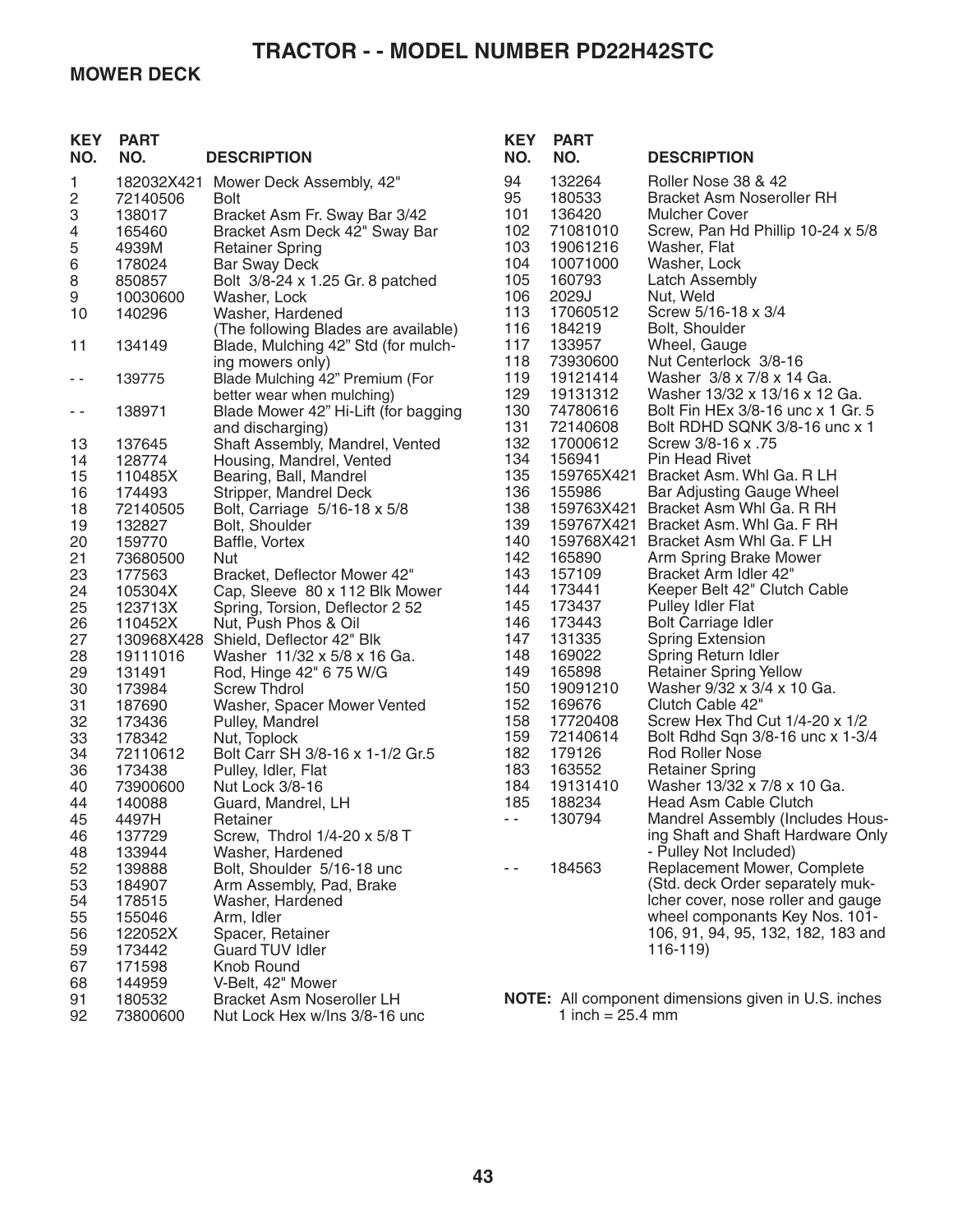